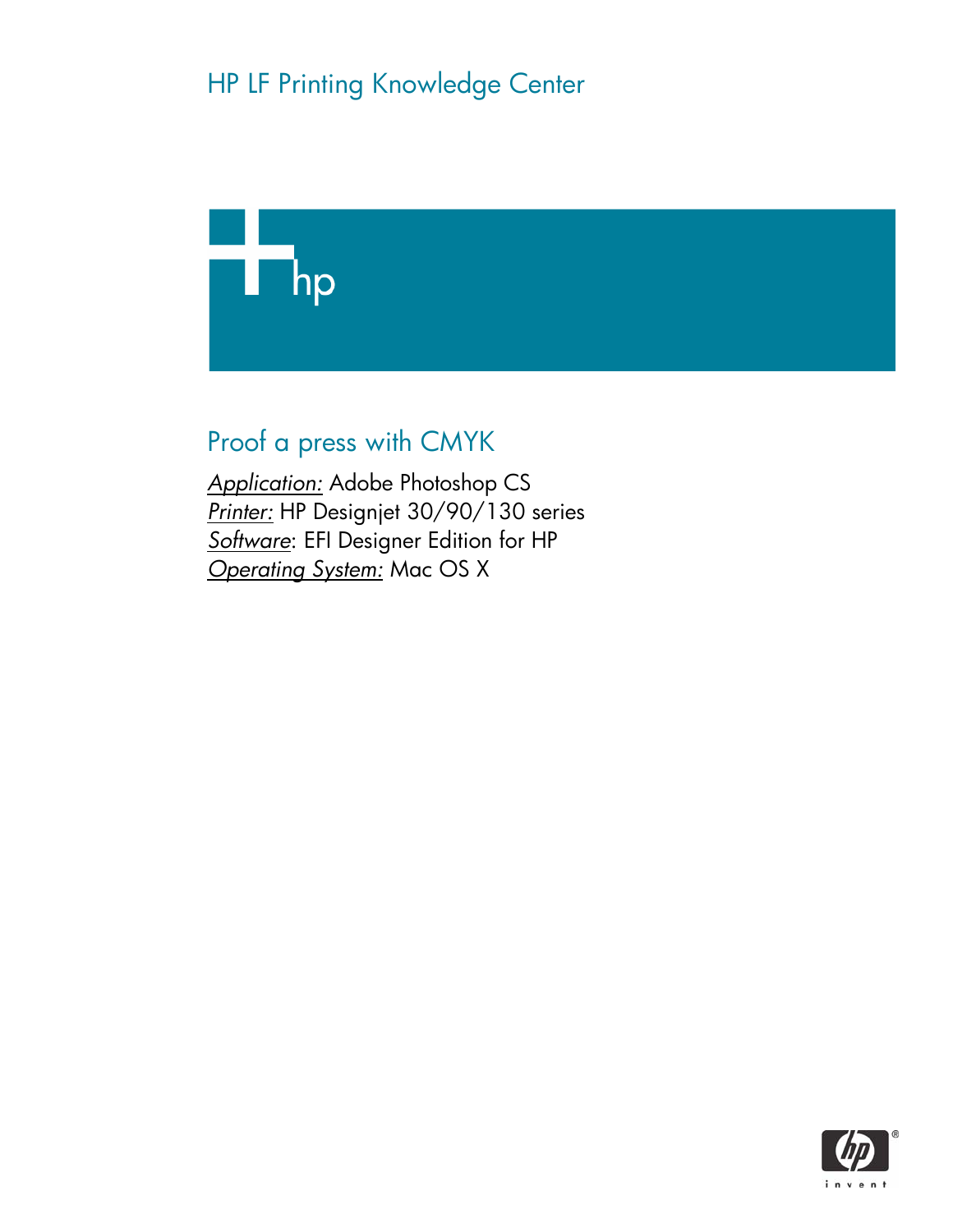- 1. First recommendations:
	- Some paper types are better than others for proofing, see the Media type functionality & [features](https://www.designjet.hp.com/supplies/home.html?pageseq=19910) and choose the most appropriate media.
	- It is essential to have the media type correctly calibrated with the printer and print mode, consult the [Calibrate my printer](https://h41186.www4.hp.com/Data/printingknowledge/color_calibration_EFI_30_90_130_mac.pdf) document.
- 2. Open the EFI Designer Edition RIP.
- 3. EFI Designer Edition RIP settings, **Preferences**:
	- **Color**:
		- o Check the **Active Color Management** checkbox.
		- o **Paper name:** Select the paper type that is loaded on the printer (always calibrated) and "Best" print quality.
		- o **Print resolution**: 600 x 600.
		- o **Color output mode**: Proof.
		- o You don't need to worry about the profiles and rendering intent because you will select **Printer Color Management** option in the application, then, the application tells the RIP which source profile and rendering intent should be used for the conversion to the print space, these are the Document profile and the Print Space Intent of the application. The RIP color settings will be overridden.

| 00<br>$\blacksquare$ |                           |                         |                         | Preferences                                               |          |            |                                 |                                      |                              |                |
|----------------------|---------------------------|-------------------------|-------------------------|-----------------------------------------------------------|----------|------------|---------------------------------|--------------------------------------|------------------------------|----------------|
|                      |                           |                         |                         | 9                                                         |          |            |                                 |                                      |                              |                |
| General              | Color                     |                         | Layout                  | Output                                                    | Nesting  |            | Printer                         | Spot Colors                          |                              |                |
|                      | Activate Color Management |                         |                         |                                                           |          |            |                                 |                                      |                              |                |
|                      | Paper settings            |                         |                         |                                                           |          |            |                                 |                                      |                              |                |
|                      | Paper name:               |                         |                         | HP Premium Photo Paper Glossy (HP DYE, Best)              |          |            |                                 |                                      | Ð                            |                |
|                      | Print resolution:         |                         | 600 × 600               |                                                           | ÷<br>dpi |            |                                 |                                      |                              | Paper profiles |
|                      | Color mode:               |                         | CMYKcm                  |                                                           | B.       |            |                                 |                                      |                              |                |
|                      | Color settings            |                         |                         |                                                           |          |            |                                 |                                      |                              |                |
|                      |                           |                         |                         |                                                           |          |            |                                 |                                      |                              |                |
|                      | Color output mode: Proof  |                         |                         |                                                           | H        |            |                                 |                                      |                              |                |
|                      |                           |                         | $\bullet$ EFI profiles  |                                                           |          | ColorSync  |                                 |                                      |                              |                |
|                      | $RGB$ :                   |                         | AdobeRGB1998.icc        | H.                                                        |          | Perceptual |                                 |                                      | $\left( \frac{1}{2} \right)$ |                |
|                      | CMYK:                     |                         |                         | Best_SWOP_Ref_Presssheet_2003.i ;                         |          |            |                                 | Relative colorimetric (no paper whit | $\left  \cdot \right $       |                |
|                      | Gray:                     |                         | ISOnewspaper26v4_gr.icc | Ð                                                         |          | Perceptual |                                 |                                      | ÷                            |                |
|                      |                           |                         |                         | Used simulation profile Best_SWOP_Ref_Presssheet_2003.icc |          |            |                                 |                                      |                              |                |
|                      |                           |                         | Add profile             | Delete profile                                            |          |            |                                 |                                      |                              |                |
|                      |                           |                         |                         |                                                           |          |            |                                 |                                      |                              |                |
|                      |                           | Print RGB in grayscales |                         |                                                           |          |            | <b>Black Point Compensation</b> |                                      |                              |                |
|                      | H                         | Use embedded profiles   |                         |                                                           |          |            | Solid black:                    | 0.0%                                 |                              |                |

• **OK**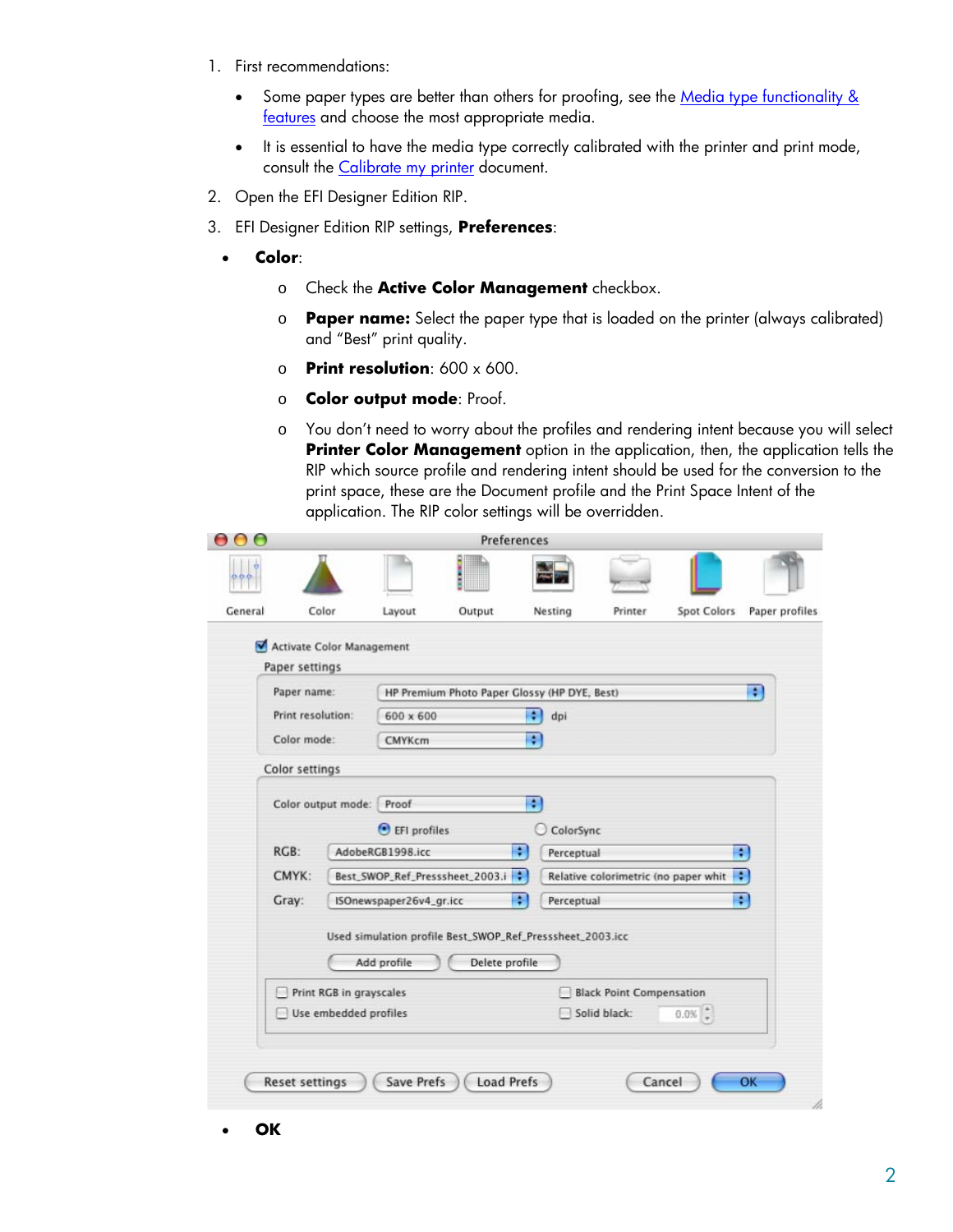- 4. Open Adobe Photoshop CS.
- 5. Configure the **Color Settings, Photoshop menu > Color Settings…**:
	- Make sure the **Advanced Mode** check box is ticked.
	- **Working Space > RGB**: Adobe RGB (1998).
	- **Working Space > CMYK**: Euroscale Coated v2 (for Europe), U.S. Web Coated (for SWOP) v2 (US) and Japan Standard v2 (for Japan).
	- **Color Management Policies**: Preserve the embedded profiles.
	- **Profile Mismatches**: check **Ask When Opening** and **Ask When Pasting**.
	- **Missing Profiles:** check **Ask When Opening.**
	- **Conversion Options > Intent**: Perceptual (RGB images) or Relative Colorimetric (CMYK images).

| ÷<br>Settings: Custom                                            | OK             |
|------------------------------------------------------------------|----------------|
| Advanced Mode                                                    |                |
| <b>Working Spaces</b>                                            | Cancel         |
| B<br>RGB:<br>Adobe RGB (1998)                                    |                |
| $\ddot{\cdot}$<br>CMYK:<br><b>Euroscale Coated v2</b>            | Load           |
| ÷<br>Gray:<br>Dot Gain 20%                                       | Save           |
| ÷<br>Spot:<br>Dot Gain 20%                                       | <b>Preview</b> |
| <b>Color Management Policies</b>                                 |                |
| RGB: Preserve Embedded Profiles<br>÷                             |                |
| CMYK:<br>Preserve Embedded Profiles<br>٠                         |                |
| <b>Gray: Preserve Embedded Profiles</b>                          |                |
| Profile Mismatches: V Ask When Opening V Ask When Pasting        |                |
| Missing Profiles: MAsk When Opening                              |                |
| <b>Conversion Options</b><br>¢,<br>Engine: Adobe (ACE)           |                |
| ÷<br>Intent: Perceptual                                          |                |
| Use Black Point Compensation V Use Dither (8-bit/channel images) |                |
| <b>Advanced Controls -</b>                                       |                |
| 20<br>Desaturate Monitor Colors By:<br>$\frac{1}{2}$             |                |
| 1.00<br>Blend RGB Colors Using Gamma:                            |                |
| Description                                                      |                |
|                                                                  |                |
|                                                                  |                |
|                                                                  |                |
|                                                                  |                |

- Click **OK**
- 6. Open the image, **File menu > Open**…:
	- If the document has an embedded color profile that does not match the current working space, select **Use the embedded profile**. Otherwise, select **Assign working space**.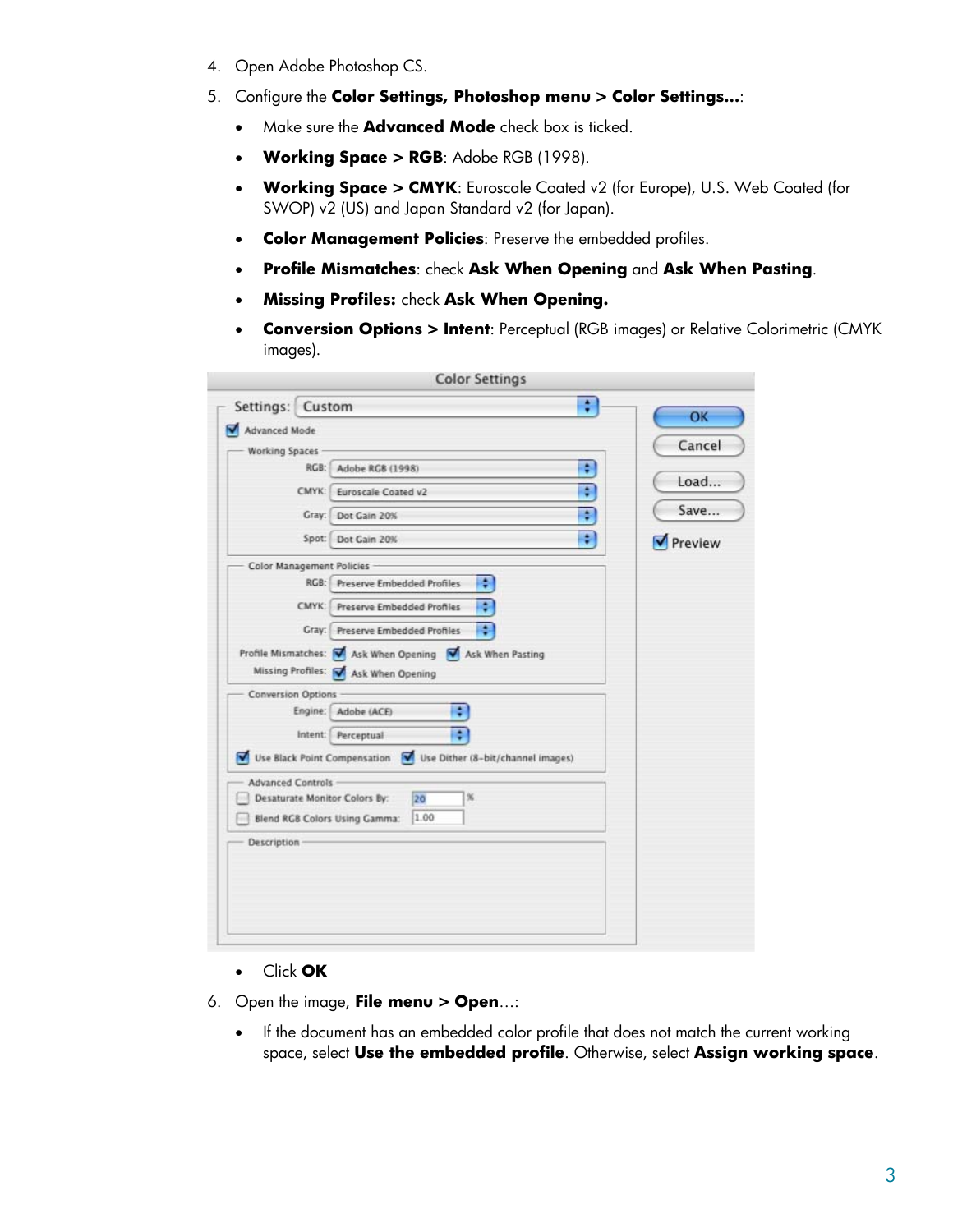- Click **OK**.
- 7. Select your press profile in the **Proof Setup** dialog box, **View Menu > Proof Setup > Custom…**:
	- **Profile:** Select the press profile. If you don't have the press profile on the list, you should copy into the folder: */Library/ColorSync/Profiles.*
	- **Intent:** Perceptual (for RGB images) or Relative Colorimetric (for CMYK images).
	- Check **Black Point Compensation.**
	- **Simulate > Paper White:** This setting only affects the display, check it if you want to emulate the white of the paper.

|               | <b>Proof Setup</b>                |         |
|---------------|-----------------------------------|---------|
| Setup: Custom | ÷                                 |         |
|               | Profile: Euroscale Coated v2<br>÷ | Cancel  |
|               | Preserve Color Numbers            |         |
|               | ÷<br>Intent: Perceptual           | Load    |
|               | Use Black Point Compensation      | Save    |
|               | Simulate: Paper White             | Preview |
|               | □ Ink Black                       |         |

• Click **OK**.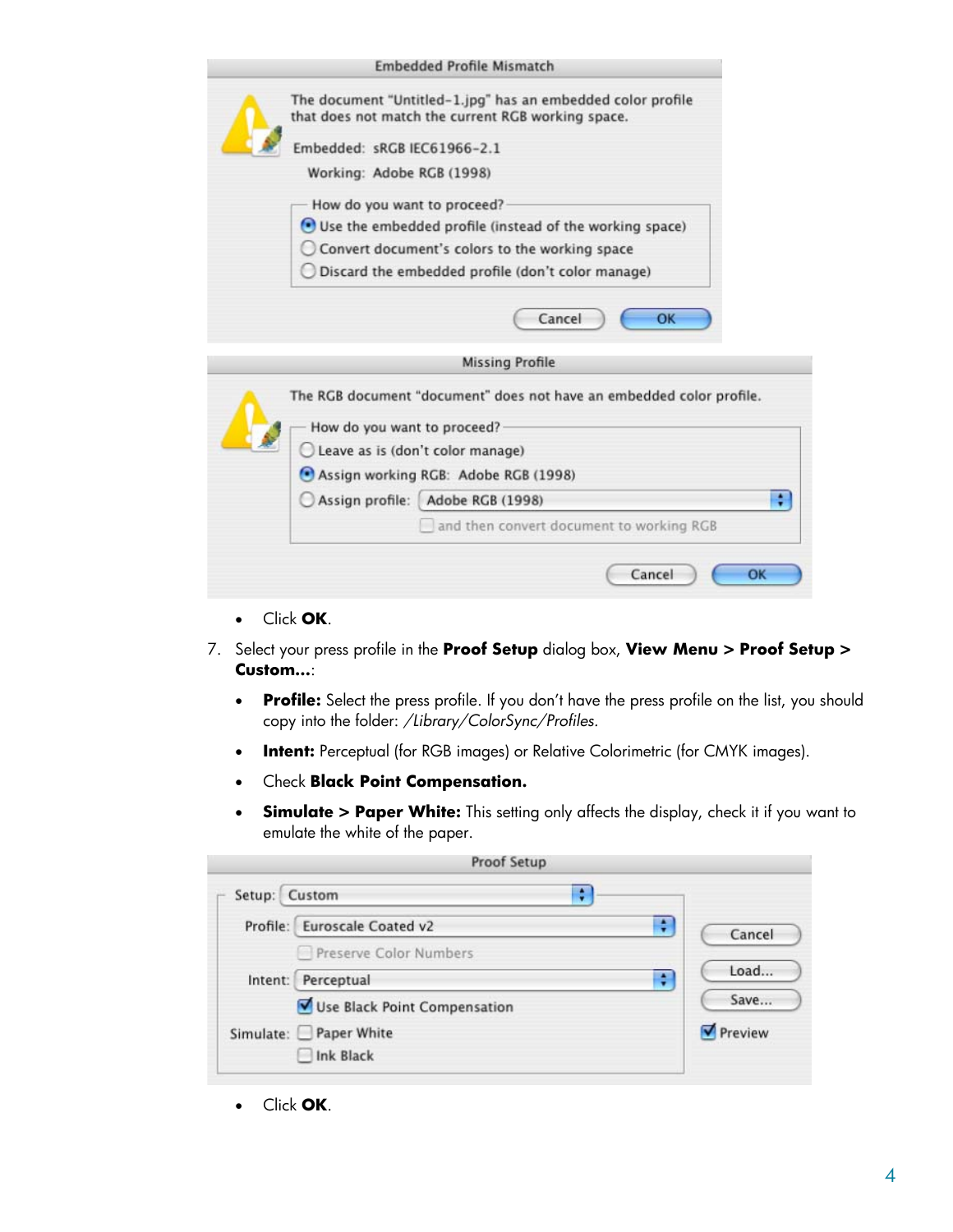- 8. Adobe Photoshop **Print with Preview…** settings, **File menu > Print with Preview…**:
	- **Page Setup:** 
		- o **Format for...**: Select the printer (ex. EFISoftwarePrinter).
		- o **Paper Size**: Select the paper size of the media loaded on the printer.
		- o **Orientation:** Select the orientation of your image on the paper.
		- o Click **OK**.
	- Set the **Position** and the **Scaled Print Size** you need.
	- Check **Show More Options**.
	- Select the **Color Management** tab:
		- o **Source Space**: Proof.
		- o **Print Space > Profile**: Printer Color Management.
		- o **Print Space > Intent**: Relative Colorimetric (select Absolute Colorimetric if you want to emulate the white of the paper).

|                   |                                           | Print                                                         |            |
|-------------------|-------------------------------------------|---------------------------------------------------------------|------------|
|                   |                                           | Position                                                      | Print      |
|                   |                                           | ÷<br>Top: 16.09<br>cm                                         | Cancel     |
|                   |                                           | ÷<br>Left: 8.93<br>cm                                         | Done       |
|                   |                                           | Center Image                                                  | Page Setup |
|                   |                                           | <b>Scaled Print Size</b>                                      |            |
|                   |                                           | Scale: 100%<br>Scale to Fit Media<br>$\overline{\phantom{a}}$ |            |
|                   | invent                                    | Height: 8.573<br>÷<br>cm                                      |            |
|                   |                                           | ÷<br>Width: 10.548<br>cm                                      |            |
|                   |                                           | Show Bounding Box                                             |            |
|                   |                                           | Print Selected Area                                           |            |
| Show More Options |                                           |                                                               |            |
|                   | Color Management :                        |                                                               |            |
| Source Space:     |                                           |                                                               |            |
|                   | Document: O Document: Adobe RGB (1998)    |                                                               |            |
|                   | Proof: O Proof Setup: Euroscale Coated v2 |                                                               |            |
| Print Space:      |                                           |                                                               |            |
|                   | Profile: Printer Color Management         | ÷                                                             |            |
|                   | Intent: Relative Colorimetric             | Ŧ                                                             |            |
|                   |                                           |                                                               |            |
|                   | Use Black Point Compensation              |                                                               |            |

## 9. Print, **Print…**:

- **Printer:** Select the printer (ex. EFISoftwarePrinter).
- **Printer Features** (Mac OS X v10.3):
	- o **Paper Size:** Setup.
	- o Select **RIP's Default** on the others settings.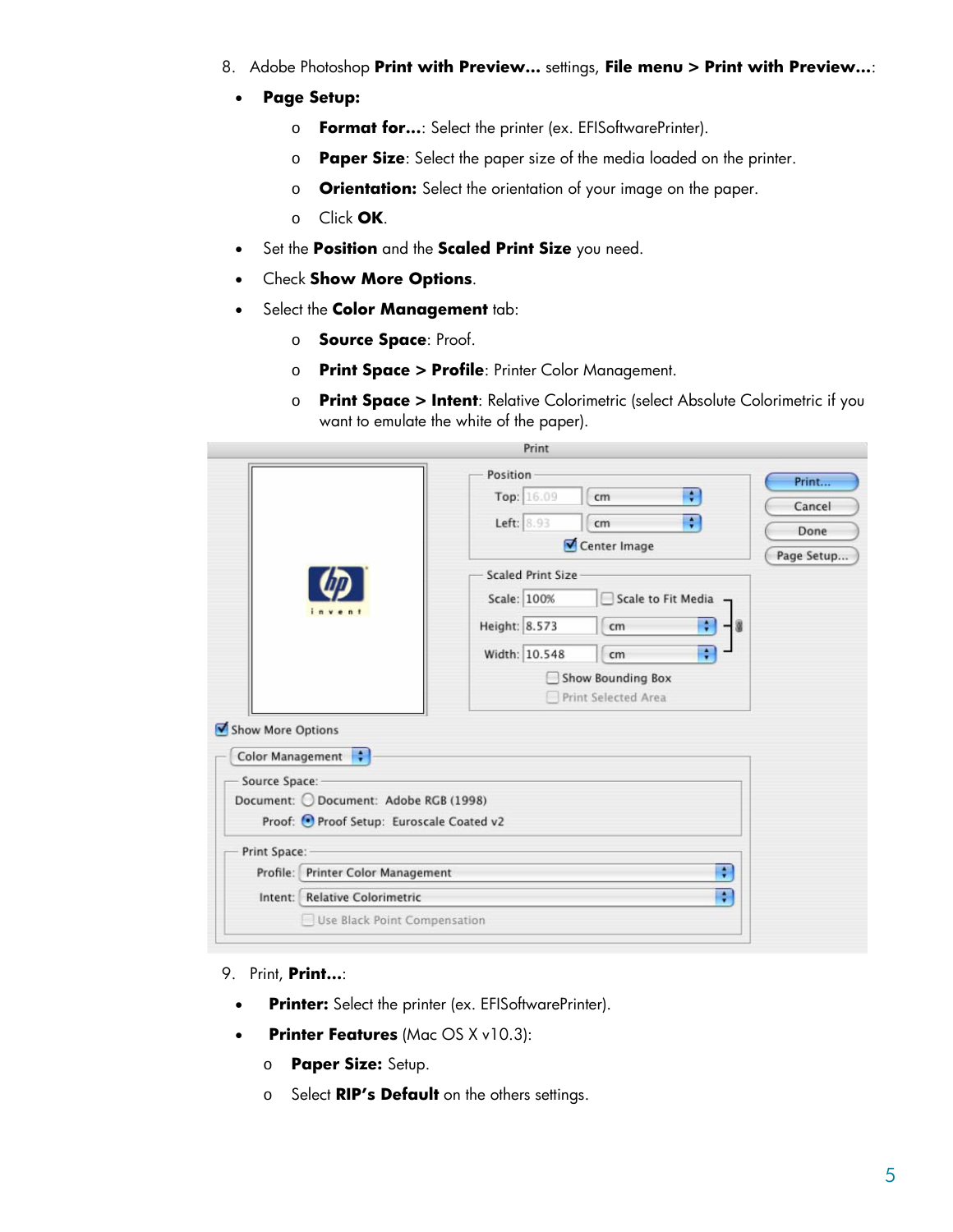|                             | Print                   |   |
|-----------------------------|-------------------------|---|
| Printer:                    | EFISoftwarePrinter      | ÷ |
| Presets:                    | Standard                | ÷ |
|                             | <b>Printer Features</b> | ÷ |
| Media type:   RIP's Default |                         | ÷ |
| Source: RIP's Default       |                         | ÷ |
| Resolution: RIP's Default   |                         | ÷ |
| Print mode: RIP's Default   |                         | ÷ |
| Paper size: Setup           |                         | ÷ |

• Click **Print**.